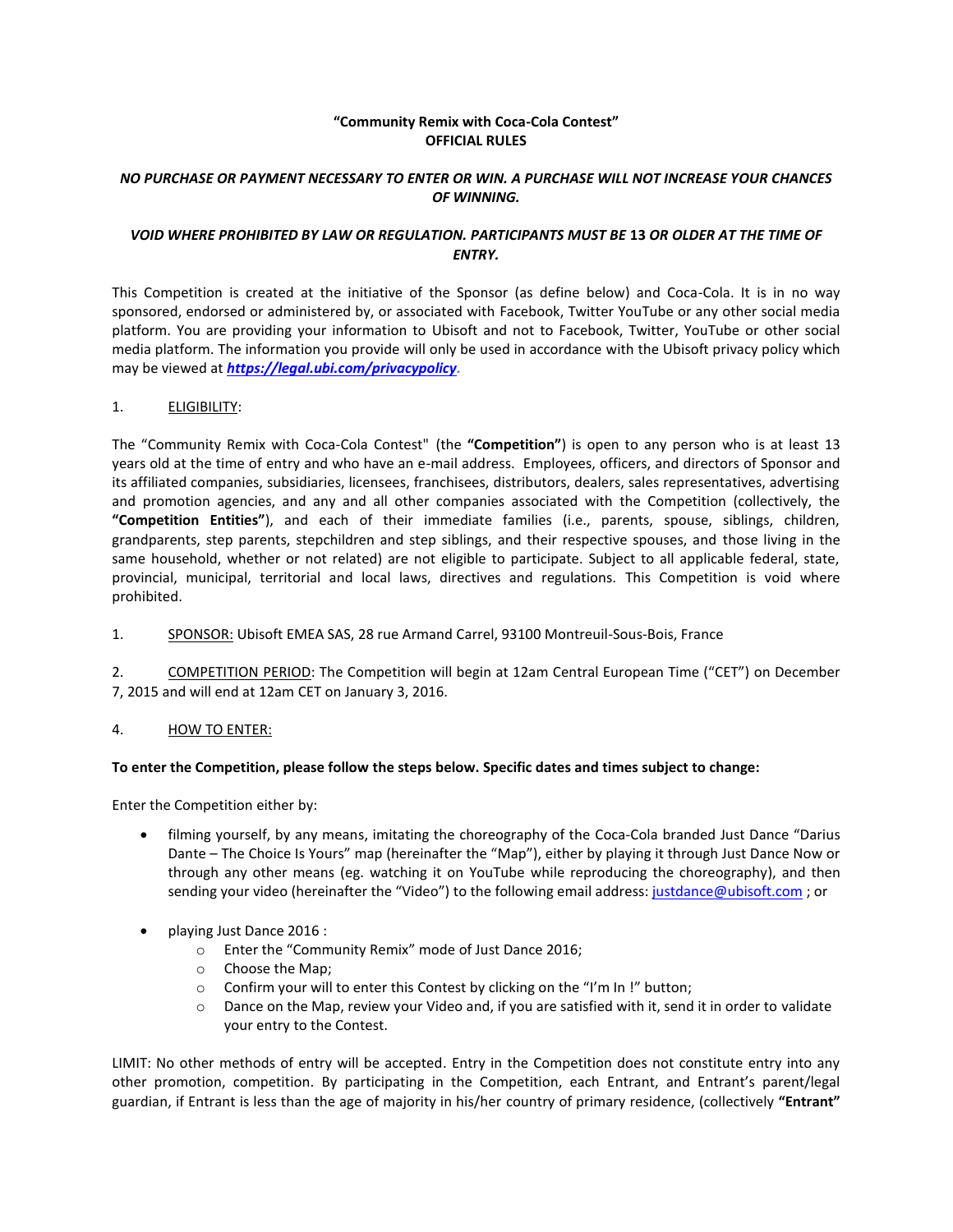**"Participant" "Player" or "You"**) unconditionally accepts and agrees to comply with and abide by these official rules and the decisions of Ubisoft EMEA SAS, 28 rue Armand Carrel, 93100 Montreuil-Sous-Bois, France (the **"Sponsor"**), whose decisions shall be final and legally binding in all respects.

All entries are subject to verification by the Sponsor. Entries that do not meet the requirements specified below or otherwise do not comply with the Official Rules herein may be disqualified. Any attempted form of entry other than as described herein is void. Sponsor, in accordance with the Competition rules and regulations, will determine in its sole discretion, what constitutes a valid entry. Sponsor reserves the right to publish the screenshots.

## 5. Prohibited Actions

During the Competition, Ubisoft may, at its own discretion warn, disqualify or ban any Entrant, without prejudice for the Entrant, that notably (without limitation):

- o Registers to the Competition with multiple accounts;
- o Colludes with other Entrants to create an unfair advantage;
- o Uses any kind of cheats or hack;
- o Does not comply in full with the current Official Rules;
- o Has a behavior which, in Sponsor's estimation, is unlawful, harmful, abusive, harassing, threatening, malicious, defamatory, libelous, untruthful, pornographic, pedophilic, obscene, vulgar, racist, xenophobic, liable to incite hatred, sexually explicit, violent, contrary to morality or is in any other way unacceptable.

## 6. PRIZE DRAWING:

The winners ("Winner(s)") will be selected by the Sponsor at its own discretion, based on several criteria such as the quality of Entrant's Video, the quality of the choreography as reproduced by the Entrant and the originality and fun aspect of the Video.

You understand that if Your Video is selected, You will have to (i) sign a release form that Sponsor will provide to You and (ii) return it to the Sponsor within forty-eight (48) hours following its receipt in order to be considered as a Winner. If You fail in doing so, You will not be considered as a Winner and the Sponsor will have the right to select another Video from another Entrant.

The name of the winners will be published at [www.justdancegame.com](http://www.justdancegame.com/) on the January 8, 2016.

## 7. PRIZES:

Only the Prizes listed below will be awarded in this Competition.

If You are a Winner of this Contest, the Sponsor will have the right but not the obligation to use Your Video in order to edit the Community Remix for the Map. You thus understand that if Your Video is selected, it will be mixed with the videos of the other Winners, in order to create the Community Remix for the Map. This Community Remix will then be playable in Just Dance 2016 and viewable on YouTube and other similar social media, and may be relayed through the Sponsor and Coca-Cola social networks.

All taxes on the Prizes are the winners' sole responsibility. Prizes are not transferable or redeemable for cash. Sponsor reserves the right to make equivalent substitutions as necessary, due to circumstances not under its control. Odds of winning a Prize depend on the total number of eligible entries received. Winners may not transfer Prize to a third party. The Sponsor will not replace any lost or stolen Prize.

Prizes are provided "as is". Entrants acknowledge that Competition Entities have neither made nor are in any manner responsible or liable for any warranty, representation or guarantee, express or implied, in fact or in law, relative to the Prizes.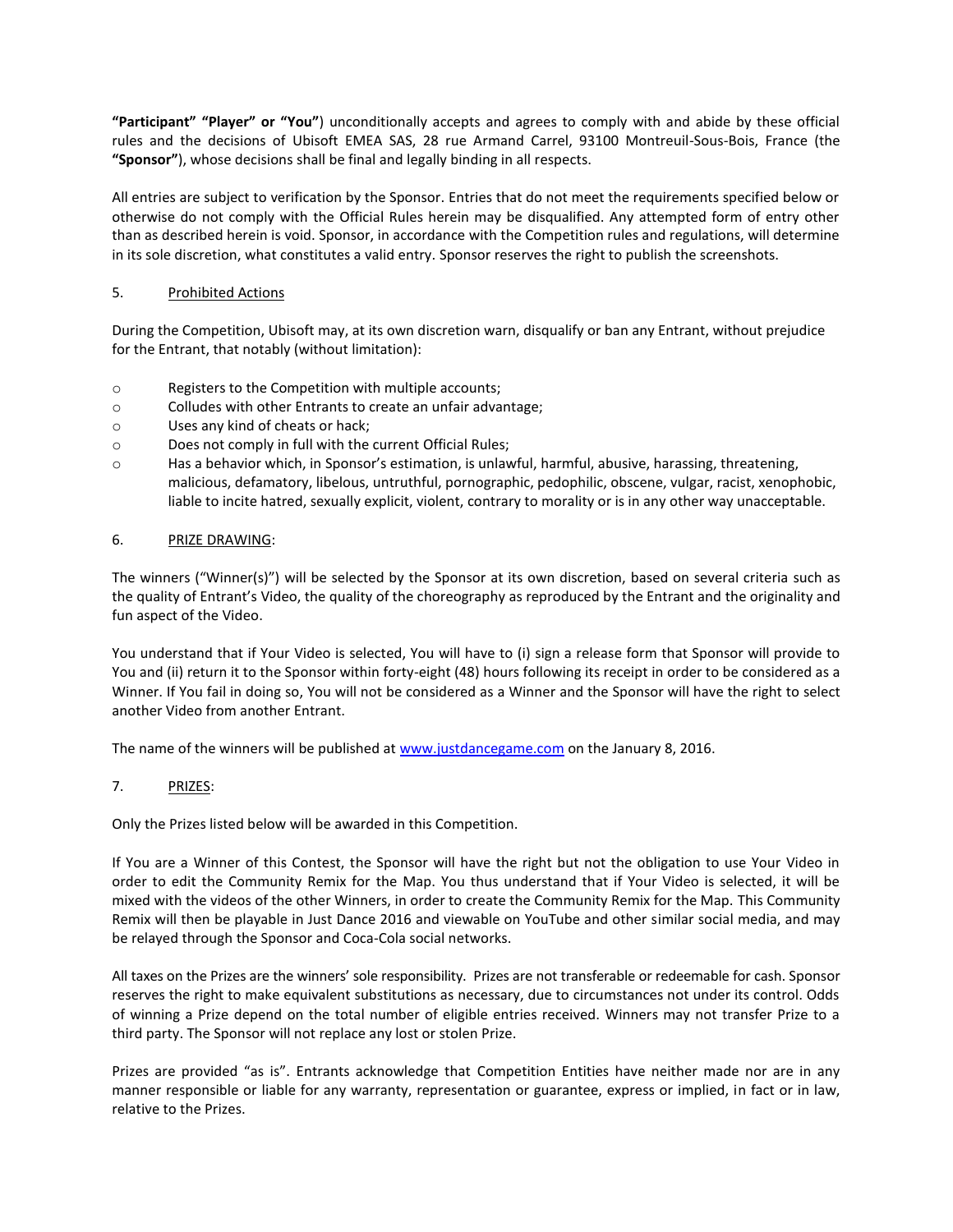By participating in the Competition, the Winners acknowledges that Competition Entities have not and will not obtain or provide insurance of any kind relating to the Prizes and that each winner will be responsible for obtaining and paying for any life, travel, car, accident, property or other form of insurance relating to the Prizes.

8. WINNER NOTIFICATION: Winners will be notified by e-mail, sent either to the e-mail address used by the Entrant to submit his/her Video, or to the e-mail address of the Entrant's Uplay account if he/she entered the Contest through Just Dance 2016 "Community Remix" mode. Winners will be notified within Ten (10) business days from the Prize drawing. Sponsor shall have no liability for any potential Prize winner notification that is lost, intercepted or not received by any potential Prize winner for any reason. In the event the Winner is a minor, his or her parent or legal guardian must sign and return the documents described herein, on behalf of the winning minor

In the event of a dispute regarding who submitted an entry, the entry will be deemed submitted by the authorized account holder of the e-mail account specified in the entry or. "Authorized account holder" is defined as the natural person who is assigned to an e-mail address by an Internet access provider, online service provider, or other organization (e.g., business, educational institution, etc.) that is responsible for assigning e-mail addresses for the domain associated with the submitted e-mail address.

Failure to complete and return the documents in the time noted, or if prize notification is undeliverable, will result in disqualification and an alternate potential winner will be selected and notified, time permitting.

9. ENTRANT REPRESENTATIONS, WARRANTIES AND INDEMNIFICATION: Entrant represents and warrants to Sponsor that his/her entry is (i) completely the original work of the Entrant, subject to the elements of the Video reproducing the choreography specifically created for the Map by the Sponsor, and was written or filmed solely by the Entrant, (ii) not copied from any other source or previously broadcast or otherwise distributed or disseminated in any media or format, (iii) not in the public domain, and (iv) not in violation of or conflict with the trademark, copyright, rights of privacy, rights of publicity or any other rights, of any kind or nature, of any other person or entity. ENTRANT AGREES TO INDEMNIFY, DEFEND, AND HOLD HARMLESS SPONSOR, THE COMPETITION ENTITIES, FACEBOOK, TWITTER, YOUTUBE AND ANY THIRD PARTIES AFFILIATED OR ASSOCIATED WITH THE DEVELOPMENT AND EXECUTION OF THIS COMPETITION, FROM ANY AND ALL CLAIMS, DAMAGES AND LIABILITIES ASSERTED AGAINST THE SPONSOR, THE COMPETITION ENTITIES, AND THE THRD PARTIES BY REASON OF ENTRANT'S PARTICIPATION IN THIS COMPETITION, INCLUDING WITHOUT LIMITATION (A) ANY BREACH OF THE ABOVE REPRESENTATIONS (B) CLAIMS FOR INJURY, LOSS OR DAMAGE OF ANY KIND RESULTING FROM PARTICIPATION IN THIS COMPETITION OR ACCEPTANCE, USE OR LOSS OF ANY PRIZE AND (C) CLAIMS BASED ON RIGHTS OF PRIVACY, RIGHTS OF PUBLICITY, FALSE LIGHT, DEFAMATION, COPYRIGHT AND/OR TRADEMARK INFRINGEMENT RELATING TO THE SUBMISSION OR EXPLOITATION OF THE ENTRANT'S CONCEPT.

10. LIMITATION OF LIABILITY: Sponsor, the Competition Entities, Facebook, Twitter, YouTube and any third parties associated or affiliated with the development and execution of this Competition are not responsible for problems downloading or uploading of any Competition-related information to or from the web site or for any other technical malfunctions of electronic equipment, computer on-line systems, servers, or providers, computer hardware or software failures, phone lines, failure of any electronic mail entry to be received by Sponsor on account of technical problems, traffic, congestion on the internet or the web site, or any other technical problems related to web site entries including telecommunication miscommunication or failure, and failed, lost, delayed, incomplete, garbled or misdirected communications which may limit an entrant's ability to participate in this Competition.

EXCEPT FOR RESIDENTS OF FRANCE, GERMANY, AND THE UNITED KINGDOM, WITH RESPECT TO CLAIMS RESULTING FROM DEATH OR PERSONAL INJURY (IN ACCORDANCE WITH APPLICABLE LAW IN THOSE JURISDICTIONS) ENTRANT HEREBY RELEASES SPONSOR, THE COMPETITION ENTITIES FACEBOOK, TWITTER, YOUTUBE AND ANY OTHER THIRD PARTIES AFFILIATED OR ASSOCIATED WITH THE DEVELOPMENT AND EXECUTION OF THIS COMPETITION FROM ANY AND ALL CLAIMS DAMAGES, LIABILITIES AND ACTIONS ("CLAIMS") WHICH MAY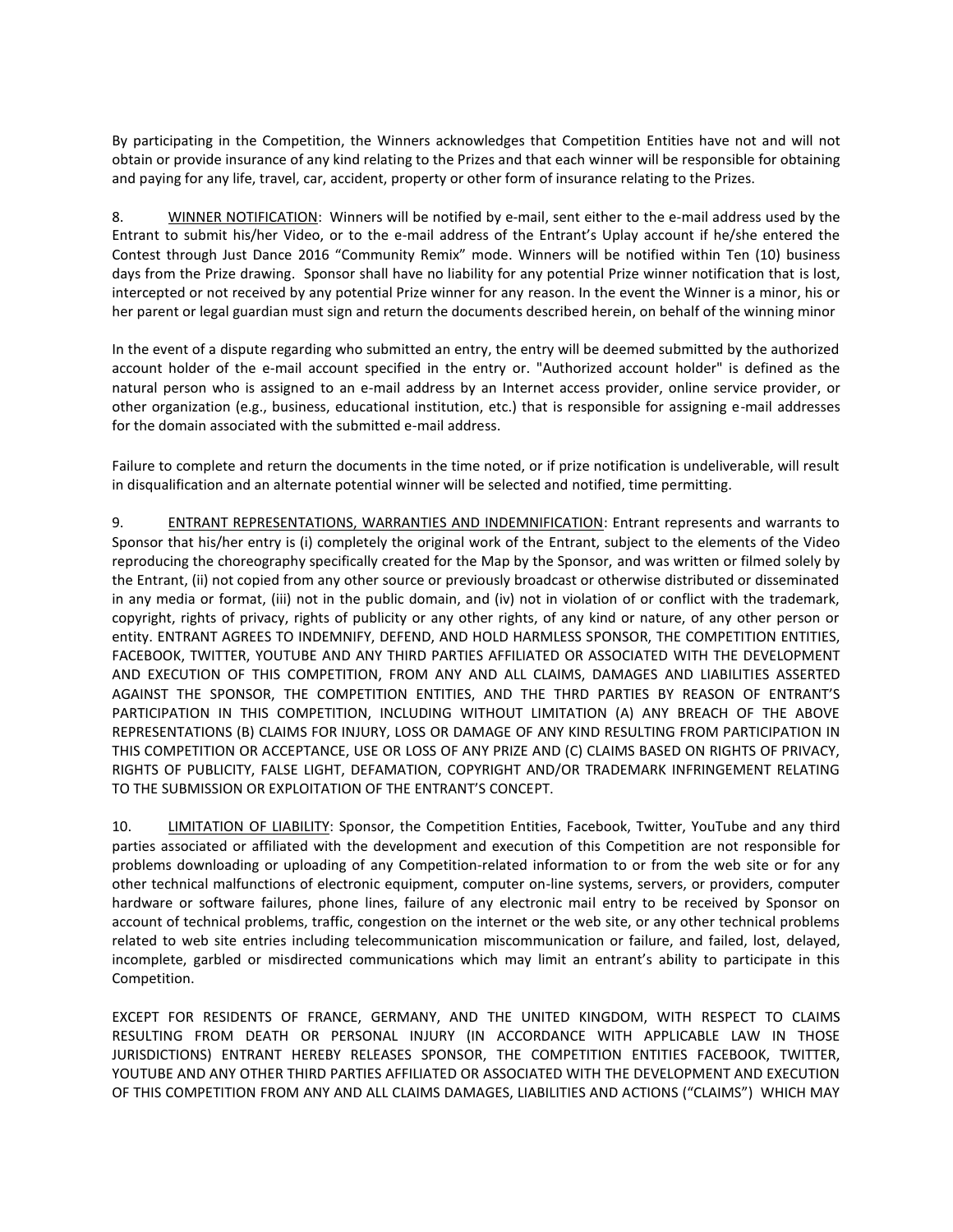BE CAUSED, DIRECTLY OR INDIRECTLY, IN WHOLE OR IN PART, FROM ENTRANT'S PARTICIPATION IN THE COMPETITION, INCLUDING WITHOUT LIMITATION CLAIMS ARISING FROM: (I) TECHNICAL FAILURES OF ANY KIND, INCLUDING BUT NOT LIMITED TO THE MALFUNCTIONING OF ANY COMPUTER, CABLE, NETWORK, HARDWARE OR SOFTWARE; (II) THE UNAVAILABILITY OR INACCESSIBILITY OF ANY TRANSMISSIONS OR TELEPHONE OR INTERNET SERVICE; (III) UNAUTHORIZED HUMAN INTERVENTION IN ANY PART OF THE ENTRY PROCESS OR THE COMPETITION; (IV) ELECTRONIC OR HUMAN ERROR WHICH MAY OCCUR IN THE ADMINISTRATION OF THE COMPETITION OR THE PROCESSING OF ENTRIES; (V) ANY INJURY OR DAMAGE TO PERSONS OR PROPERTY, INCLUDING BUT NOT LIMITED TO ENTRANT'S COMPUTER, HARDWARE OR SOFTWARE; (VI) RIGHTS OF PRIVACY, RIGHTS OF PUBLICITY, FALSE LIGHT, DEFAMATION, COPYRIGHT AND/OR TRADEMARK INFRINGEMENT RELATED TO ENTRANT'S SUBMISSION; AND (VII) ENTRANT'S ACCEPTANCE, USE OR LOSS OF ANY PRIZE. SOME JURISDICTIONS DO NOT ALLOW THE LIMITATION OR EXCLUSION OF LIABILITY FOR INCIDENTAL OR CONSEQUENTIAL DAMAGES; THEREFORE THE ABOVE LIMITATIONS OR EXCLUSIONS MAY NOT APPLY TO ENTRANT IN WHOLE OR IN PART. *FOR RESIDENTS OF GERMANY:* THIS RELEASE DOES NOT APPLY TO CLAIMS AGAINST SPONSOR, ITS REPRESENTATIVES AND ITS VICARIOUS AGENTS FOR DAMAGES BECAUSE OF PERSONAL INJURY OR DEATH, AND TO CLAIMS FOR DAMAGES IN CASE OF INTENT OR GROSS NEGLIGENCE BY SPONSOR, ITS REPRESENTATIVES OR VICARIOUS AGENTS.

11. PUBLICITY RELEASE/ ASSIGNMENT OF RIGHTS: Acceptance of any Prize constitutes Prize winner's permission for the Entities and use Prize winner's entry materials, including video, name, photograph, likeness, voice, biographical information, statements and complete address (collectively, the "**Attributes**"), for advertising and/or publicity purposes worldwide and in all forms of media now known or hereafter devised, in perpetuity, without further compensation or authorization, and releases the Competition Entities from all claims arising out of the use of such Attributes.

All materials submitted to Sponsor shall become the sole property of Sponsor and will not be returned or acknowledged. As consideration for entering and participating in the Competition, Entrant agrees that Entrant shall relinquish any and all rights to the materials that Entrant submits. Submission of an entry grants the Sponsor and its agents the right to record, copy, publish, use, edit, exhibit, distribute, perform, merchandise, license, sublicense, adapt and/or modify such entry in any way, in any and all media, without limitation and without any compensation to the Entrant. Submission of an entry further constitutes the Entrant's consent to irrevocably assign and transfer to Sponsor any and all rights, title and interest in the entry, including, without limitation, all copyrights.

12. PRIVACY POLICY: Any personal information supplied by Entrant to Sponsor will be subject to Ubisoft's privacy policy posted at https://legal.ubi.com/privacypolicy/. By entering the Competition, Entrant is automatically registered as a member of the Sponsor's web site [www.ubi.com.](http://www.ubi.com/) As a result, Entrant may receive additional e-mail communication/promotions from the Sponsor as any of their members would. Any personal information supplied by Entrant in connection with the Competition will also be subject to the Sponsor's terms of use posted at [http://legal.ubi.com/termsofuse/.](http://legal.ubi.com/termsofuse/)

13. ENTRANT'S PERSONAL INFORMATION: Participation in the Competition implies acknowledgment of the storage of personal data for purposes of administration of the Competition. The recipient of your personal data is Sponsor and Sponsor's Affiliates. Entrants have the right to access, withdraw, and correct their personal data. Entrants may request such action by sending a message with the request, subject line "Community Remix with Coca-Cola Contest" to [justdance@ubisoft.com.](mailto:justdance@ubisoft.com)

14. DISQUALIFICATION: Entrant agrees that Entrant shall not submit an Entry that contains (i) disparaging or obscene language, photographs or film (ii) nudity (iii) trademarks, copyrights and/or logos not belonging to Entrant and/or (iv) language, photos or film that is injurious to a third party and/or may damage a third party's reputation. Entrant acknowledges that Sponsor expressly conditions its acceptance of Entrant's submission on Entrant's agreement of the preceding sentence, and if it is discovered that Entrant has violated such agreement, Sponsor reserves the right to disqualify Entrant's submission.

Entries made on another's behalf by any other individuals or any other entity, including but not limited to commercial Competition subscription notification and/or entering services, will be declared invalid and disqualified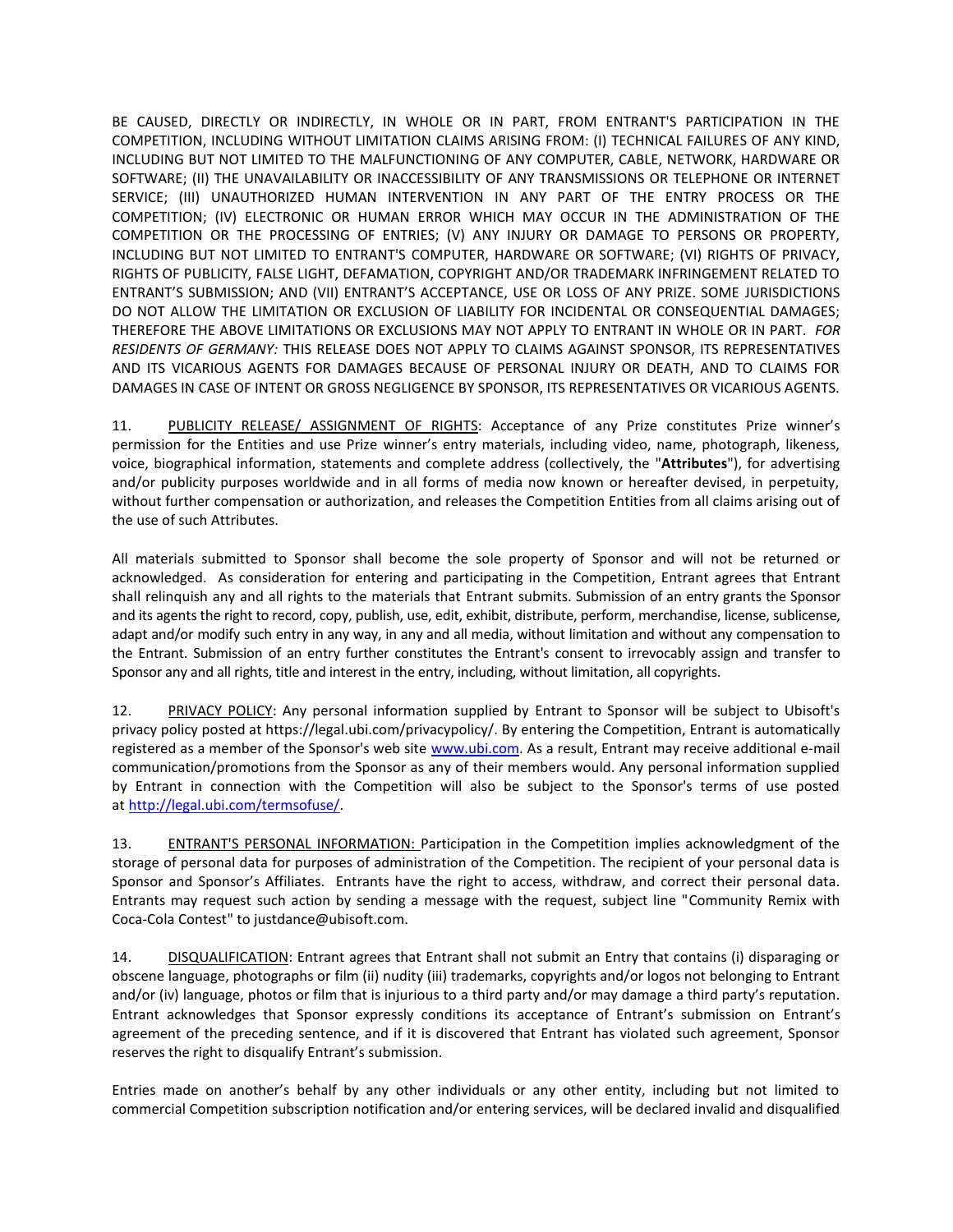for this Competition. Any entries deemed by Sponsor, in its sole discretion, to have been submitted in this manner will be void. In the event a dispute regarding the identity of the individual who actually submitted an entry cannot be resolved to Sponsor's satisfaction, the affected entry will be deemed ineligible

Sponsor reserves the right in its sole discretion to disqualify any individual who is found to be tampering with the entry process or the operation of the Competition, to be acting in violation of these Official Rules, or to be acting in an unsportsman-like or disruptive manner, or with the intent to disrupt or undermine the legitimate operation of the Competition, or to annoy, abuse, threaten or harass any other person, and Sponsor reserves the right to seek damages and other remedies from any such person to the fullest extent permitted by law. No incomplete, forged, software-generated or other automated multiple entries will be accepted.

15. CANCELLATION: Sponsor reserves the right to cancel or modify the Competition if fraud or technical failures destroy the integrity of the Competition as determined by the Sponsor, in its sole discretion, and to award the Prizes based on eligible entries received prior to the cancellation.

16. DISPUTES: Except where prohibited, Entrant agrees that: (1) any and all disputes, claims and causes of action arising out of or connected with this Competition or any Prize awarded shall be resolved individually, without resort to any form of class action, and that by participating in the Competition, Entrant agrees that United Kingdom will be the exclusive forum for any formal dispute resolution; (2) any and all claims, judgments and awards shall be limited to actual out-of-pocket costs incurred, including costs associated with entering this Competition, but in no event attorneys' fees; and (3) unless otherwise prohibited, under no circumstances will Entrant be permitted to obtain awards for, and Entrant hereby waives all rights to claim, indirect, punitive, incidental and consequential damages and any other damages, other than for actual out-of-pocket expenses, and any and all rights to have damages multiplied or otherwise increased. All issues and questions concerning the construction, validity, interpretation and enforceability of these Official Rules, or the rights and obligations of the Entrant and Sponsor in connection with the Competition shall be governed by, and construed in accordance with, the laws of France, without giving effect to any choice of law or conflict of law rules , which would cause the application of the laws of any jurisdiction other than French law and any dispute arising with regards to this Competition shall be instituted and finally settled, to the extent permitted by applicable law, under the French courts located in Paris, France. *For Residents of Quebec Only:* Any litigation respecting the conduct of organizing a publicity contest may be submitted to the Régie des alcools, des courses for a ruling. Any litigation respecting the awarding of a Prize may be submitted to the Régie only for the purpose of helping the parties reach a settlement. *For Residents of Germany only:* This limitation to venue and the amount of damages does not apply if not permitted by law.

17. OFFICIAL RULES, WINNERS LIST: A copy of the Official Rules may be downloaded from http://thecrewgame.ubi.comfor the duration of the Competition. A Winners List link will be available at http://thecrewgame.ubi.com and posted during the event. In addition, the Winners List and these Official Rules are also available by sending a stamped, self-addressed envelope marked "Community Remix with Coca-Cola Contest" to Ubisoft EMEA SAS, 28 rue Armand Carrel, 93100 Montreuil-Sous-Bois, France.

## 18. ADDITIONAL TERMS:

Just Dance Now:

"© 2014 Ubisoft Entertainment. All Rights Reserved. Just Dance, Ubisoft and the Ubisoft logo are trademarks of Ubisoft Entertainment in the U.S. and/or other countries."

## Just Dance 2016:

"© 2015 Ubisoft Entertainment. All Rights Reserved. Just Dance, Ubisoft and the Ubisoft logo are trademarks of Ubisoft Entertainment in the U.S. and/or other countries."

The invalidity or unenforceability of any provision of these rules shall not affect the validity or enforceability of any other provision. In the event that any provision is determined to be invalid or otherwise unenforceable or illegal,